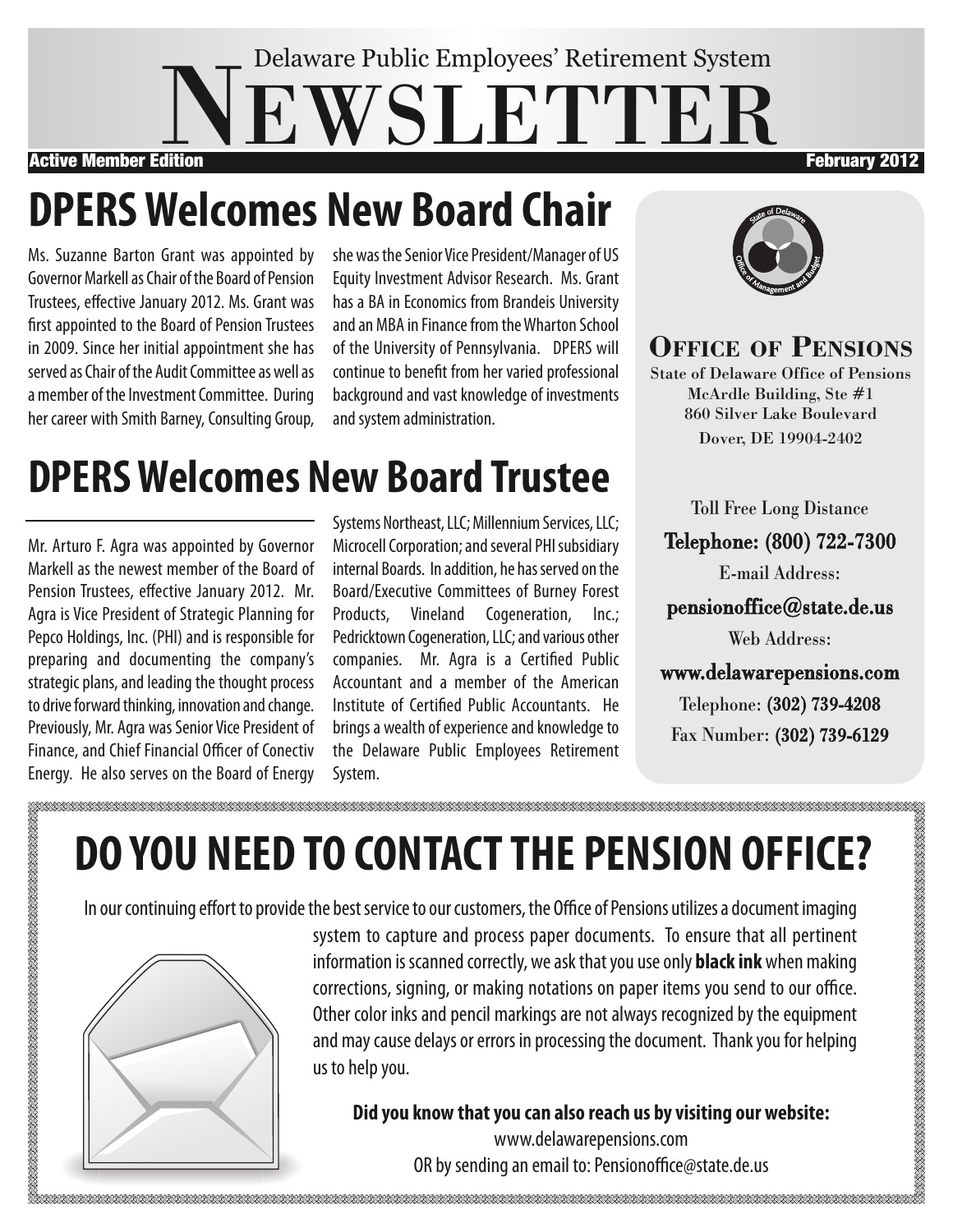#### **Annual Financial Reporting**

With investment markets responding positively in the past year following the severe global economic recession which began in early 2008 and drew to a close in Fiscal Year 2010, the Delaware Public Employees' Retirement System (System or DPERS) showed positive results as well. The System's investment portfolio had a 24.3% return gross of fees in Fiscal Year 2011. The total System's annualized returns for the last 5, 10, and 15 years are 6.6%, 6.7% and 8.3%, respectively. System investments are managed to control the downside risk to which assets are exposed, while maximizing long-term gain potential. This strategy positions the System to limit the impact of adverse market conditions. With the fact that market conditions are constantly changing, the Board, Investment Committee, and consultants are constantly monitoring DPERS' investment portfolio. It is important to remember that DPERS is a long-term investor with a time horizon that lasts over decades and that the investment portfolio is well diversified in many different asset classes.

As a member of a DPERS pension plan, you participate in a Defined Benefit Plan, and your retirement benefits are paid out to you regardless of market events. When you retired, DPERS calculated your monthly pension benefit based on various factors such as years of service and salary, not investment results. DPERS takes responsibility for the management and investment of the trust fund and understands that markets will fluctuate. DPERS' investment policy seeks to minimize risk and provide returns over the long term.

During the past fiscal year work continued on the implementation of a new financial reporting system.

Participation in the County & Municipal pension plans continued to grow with the addition of the Town of Greenwood and Town of Blades.

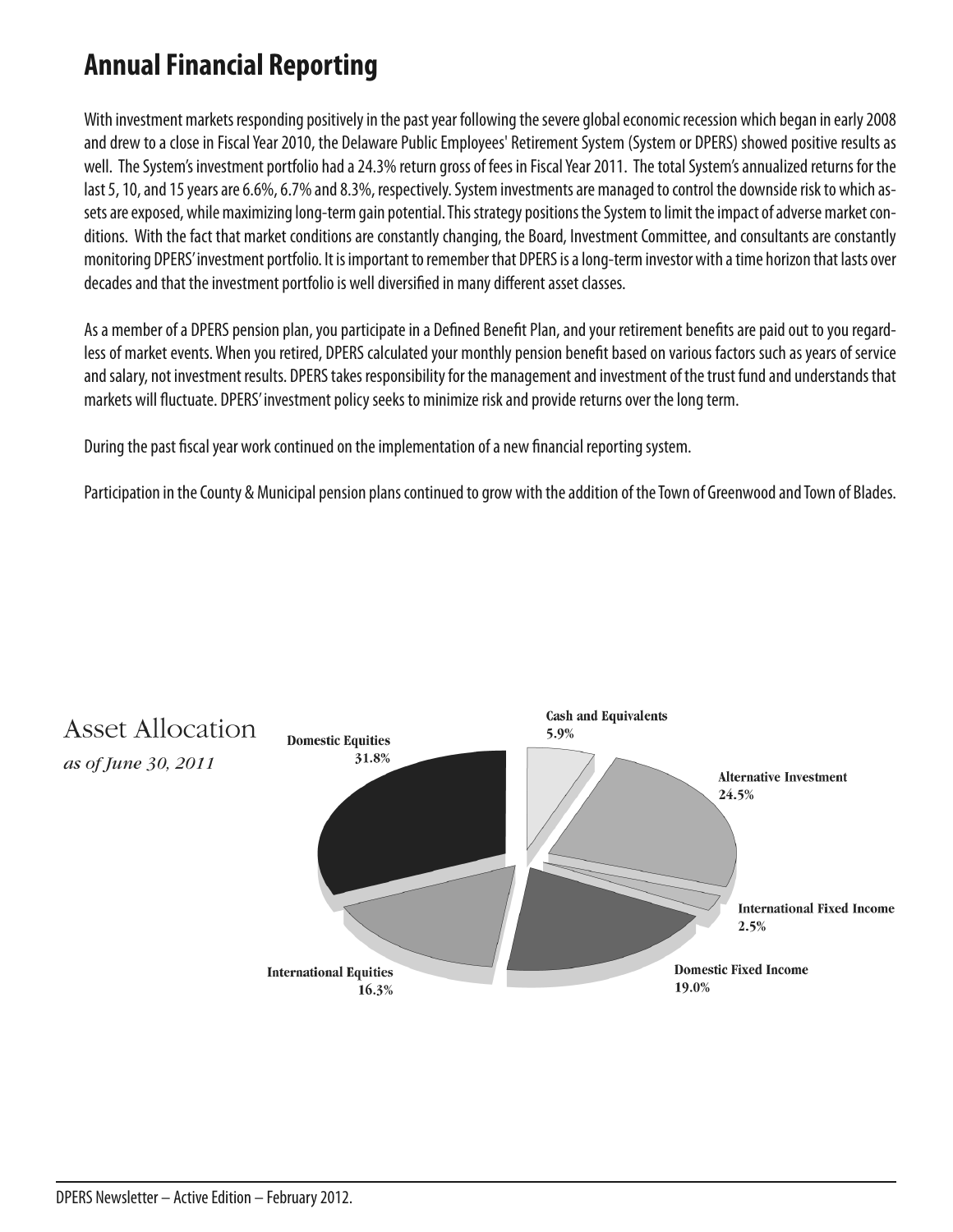#### **AnnualFinancial Reporting**

The DPERS Comprehensive Annual Financial Report for the fiscal year ended June 30, 2010 was awarded the Government Finance Officers Association of the United States and Canada (GFOA) Certificate of Achievement for Excellence in Financial Reporting. In order to be awarded a Certificate of Achievement, a government unit must publish an easily readable and efficiently organized comprehensive annual financial report. This report must satisfy both generally accepted accounting principles and applicable legal requirements. A Certificate of Achievement is valid for a period of one year only. This is the fifteenth consecutive year that DPERS has received a Certificate of Achievement. We believe that our current comprehensive annual financial report continues to meet the Certificate of Achievement Program's requirements, and we are submitting it to the GFOA to determine its eligibility for another certificate.

| Pension Plan/Fund                                                                   | <b>Ending Market</b><br>Value as of<br>June 30, 2011<br>(in thousands) | Funding<br>Status as of<br>June 30, 2011 |
|-------------------------------------------------------------------------------------|------------------------------------------------------------------------|------------------------------------------|
| State Employees'                                                                    | Ś.<br>7,056,916                                                        | 94.0%                                    |
| <b>Special Fund</b>                                                                 | 372                                                                    | 141.5%                                   |
| New State Police                                                                    | 272,547                                                                | 94.3%                                    |
| Judiciary                                                                           | 55,810                                                                 | 88.4%                                    |
| County & Municipal Police & Firefighters'                                           | 161,180                                                                | 98.3%                                    |
| County & Municipal Other Employees'                                                 | 21,615                                                                 | 90.4%                                    |
| Delaware Volunteer Firemen's                                                        | 14,270                                                                 | 48.7%                                    |
| Diamond State Port Corporation                                                      | 17,295                                                                 | 83.4%                                    |
| <b>Closed State Police</b><br>the Closed State Police Plan is a pay-as-you-go plan. | 2,263                                                                  | 0.8%                                     |

In addition, the Public Pension Coordinating Council (PPCC) granted the System the Public Pension Standards Award for 2010. The major PPCC goal is to promote excellence in plan design and administration among state and local public retirement systems.The Public Pension Standards considered include: comprehensive benefit programs, funding adequacy, receipt of GFOA award in current year, independent actuarial valuation, independent audit review resulting in an unqualified opinion from the auditor, independent investment performance evaluation, adoption of written fiduciary standards by Board and Investment Committee, and communications with membership.

To view the entire Comprehensive Annual Financial Report please visit our website: www.delawarepensions.com

## **2011 Comprehensive Annual Statements**

Employee Comprehensive Annual Statements will be mailed out in late winter. This statement will indicate your estimated pension benefit as of December 31, 2011, along with your beneficiary data as of the printing date.

When you receive your statement, please review it carefully and notify us, following the instructions included with the statement, if any changes are required. E-mail our office (**Pensionoffice@state.de.us**) with any comments you have regarding the statement along with your suggestion for future improvements.

#### **The Pension Office will be closed on the following dates:**

| <b>Good Friday</b>            | Friday, April 6       |  |
|-------------------------------|-----------------------|--|
| <b>Memorial Day</b>           | Monday, May 28        |  |
| <b>Independence Day</b>       | Wednesday, July 4     |  |
| <b>Labor Day</b>              | Monday, September 3   |  |
| <b>Election Day</b>           | Tuesday, November 6   |  |
| <b>Veterans Day</b>           | Monday, November 12   |  |
| <b>Thanksgiving Day</b>       | Thursday, November 22 |  |
| <b>Day After Thanksgiving</b> | Friday, November 23   |  |
| Christmas                     | Tuesday, December 25  |  |
|                               |                       |  |